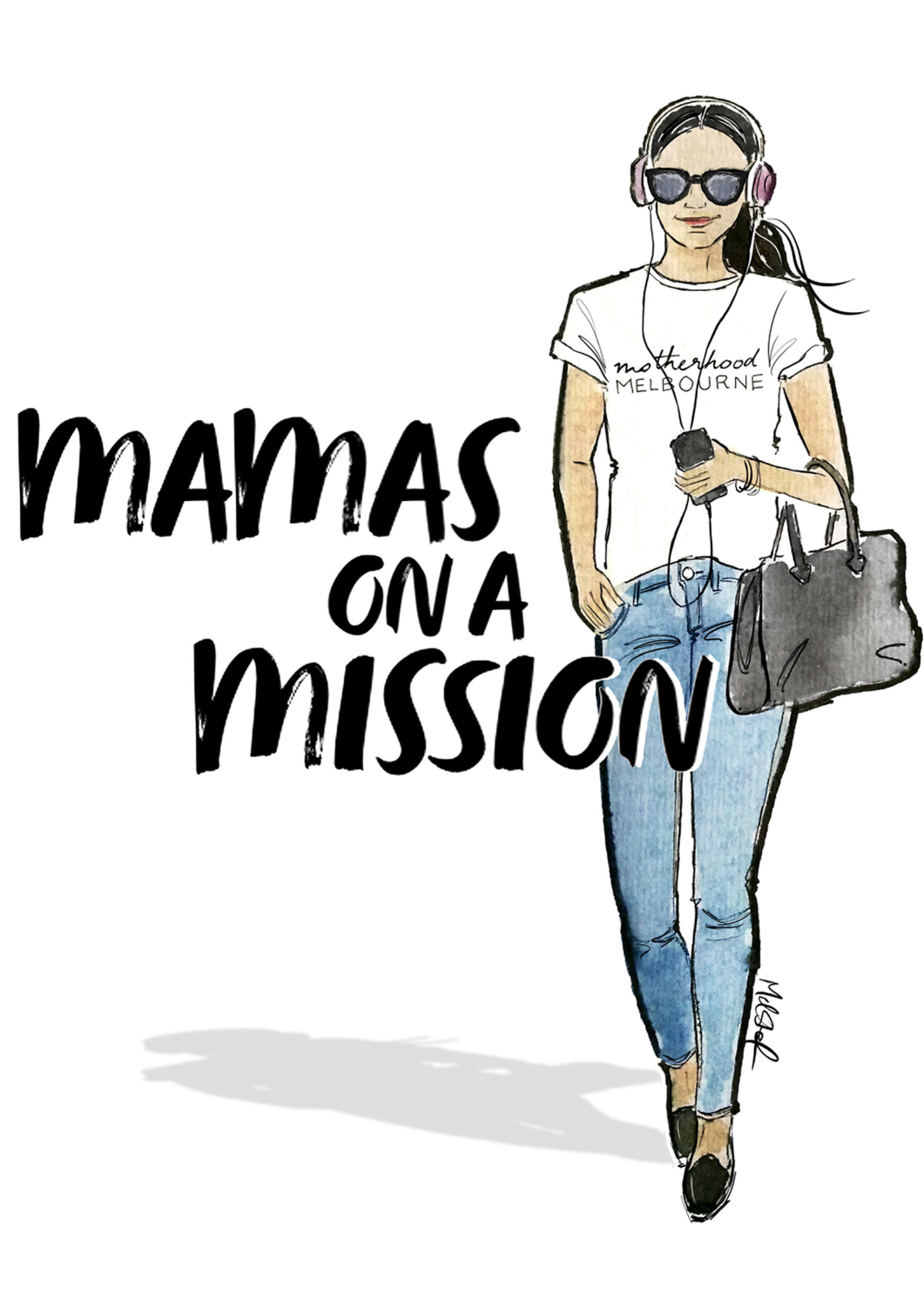

## s.1 | e.7 **Helen Parker** Founder & CEO of The Babes Project

*Empowering a generation of strong mothers to raise great children.*

The Babes Project provides support to vulnerable women throughout their pregnancy, birth and first year of parenting.

NONPROFIT ORGANISATION

**[thebabesproject.com.au](https://www.thebabesproject.com.au/)**

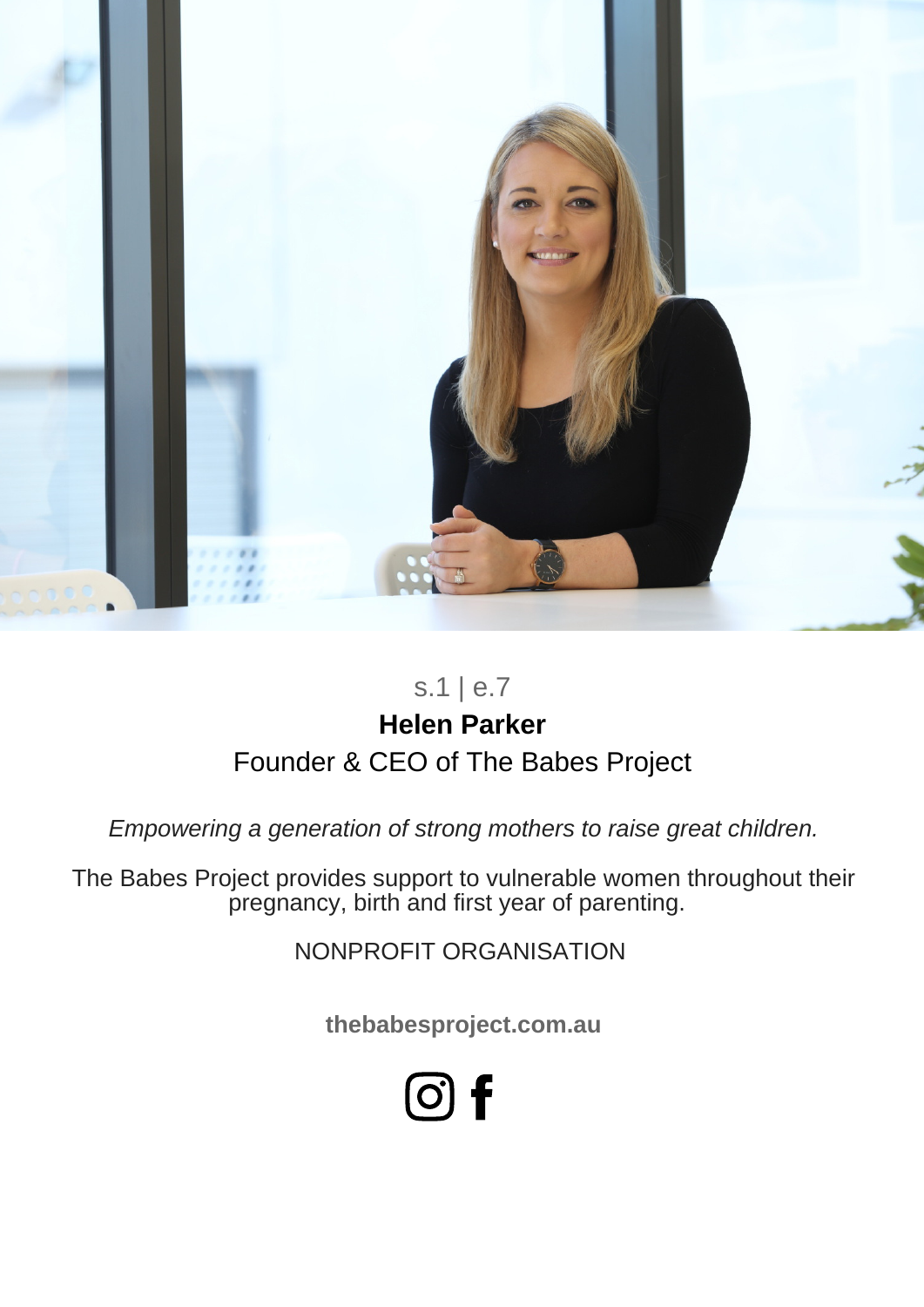## **What The Babes Project is all about**

Created by Helen Parker - Founder & CEO

Pregnancy and parenting can be terrifying, painful, tearful and overwhelming – and especially for women facing domestic violence, homelessness, mental and physical health issues, unemployment and family breakdown.

But no new Mama should have to go it alone – and that's why The Babes Project is committed to offering all new mothers the support they need through crisis, and beyond.

## **WHAT WE DO**

Not-for-profit crisis pregnancy support service The Babes Project stands beside pregnant women to tackle the many challenges, and helps new Mums find confidence and empowerment in their motherhood.

Founded by mothers, for mothers, The Babes Project delivers perinatal care that is completely free, at Pregnancy Support Centres across Melbourne's east and south-east suburbs.

You can access The Babes Project support through a referral from your health service, or by contacting us directly on **1300 14 02 12** or **info@thebabesproject.com**.

Our holistic operation supports women from any stage of pregnancy, and through the first crucial year of baby's life. Staff and volunteers ensure that clients receive regular emotional care, practical advice and workshops, advocacy to other health services, and vital supplies for parenting, all in a safe and nurturing environment.

The independent service model is a first for Australia, and since launching in 2009, The Babes Project has supported hundreds of women experiencing crisis pregnancy.